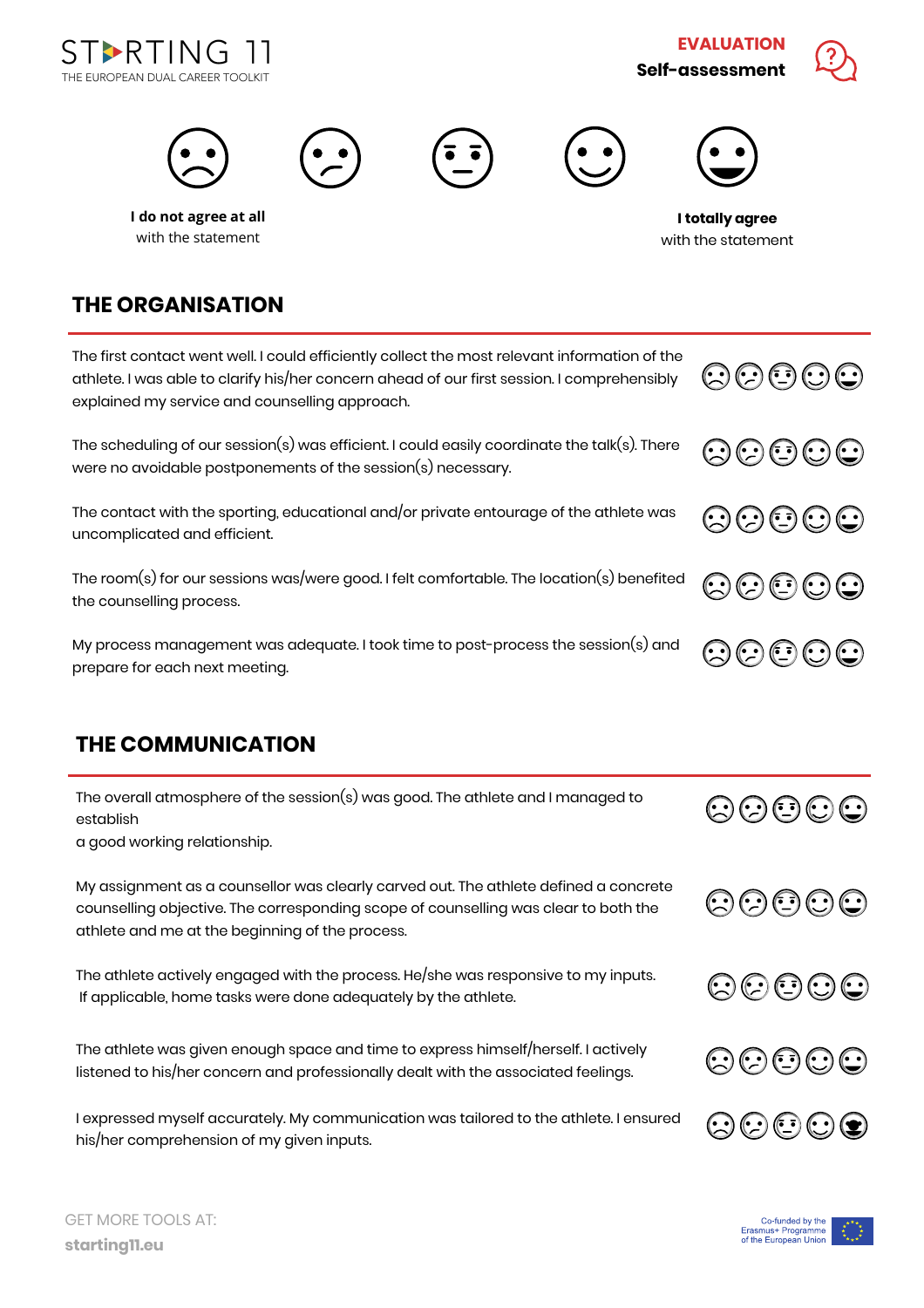

This was **less good** in this counselling process:

**THE OUTCOME**

We have fully achieved the counselling objectives that the athlete and I had initially defined together.

The used methods were adequate. My type of interventions suited the athlete's

The counselling has created a true value for the athlete. Without the counselling, he/she would have hardly found optimal answers to his/her questions. The counselling will have an empowering impact.

………………………………………………………….………………………………………………………….……………………………………………………………………………………………………………………………………

………………………………………………………….………………………………………………………….……………………………………………………………………………………………………………………………………

………………………………………………………….………………………………………………………….……………………………………………………………………………………………………………………………………

………………………………………………………….………………………………………………………….……………………………………………………………………………………………………………………………………

………………………………………………………….………………………………………………………….……………………………………………………………………………………………………………………………………

………………………………………………………….………………………………………………………….……………………………………………………………………………………………………………………………………

………………………………………………………….………………………………………………………….……………………………………………………………………………………………………………………………………

………………………………………………………….………………………………………………………….……………………………………………………………………………………………………………………………………

………………………………………………………….………………………………………………………….……………………………………………………………………………………………………………………………………

………………………………………………………….………………………………………………………….……………………………………………………………………………………………………………………………………

## **THE BIG PICTURE**

This is my overall rating for the counselling.

This was **especially good** in this counselling process:



personality and nature of request.



**EVALUATION**

**Self-assessment**



00000